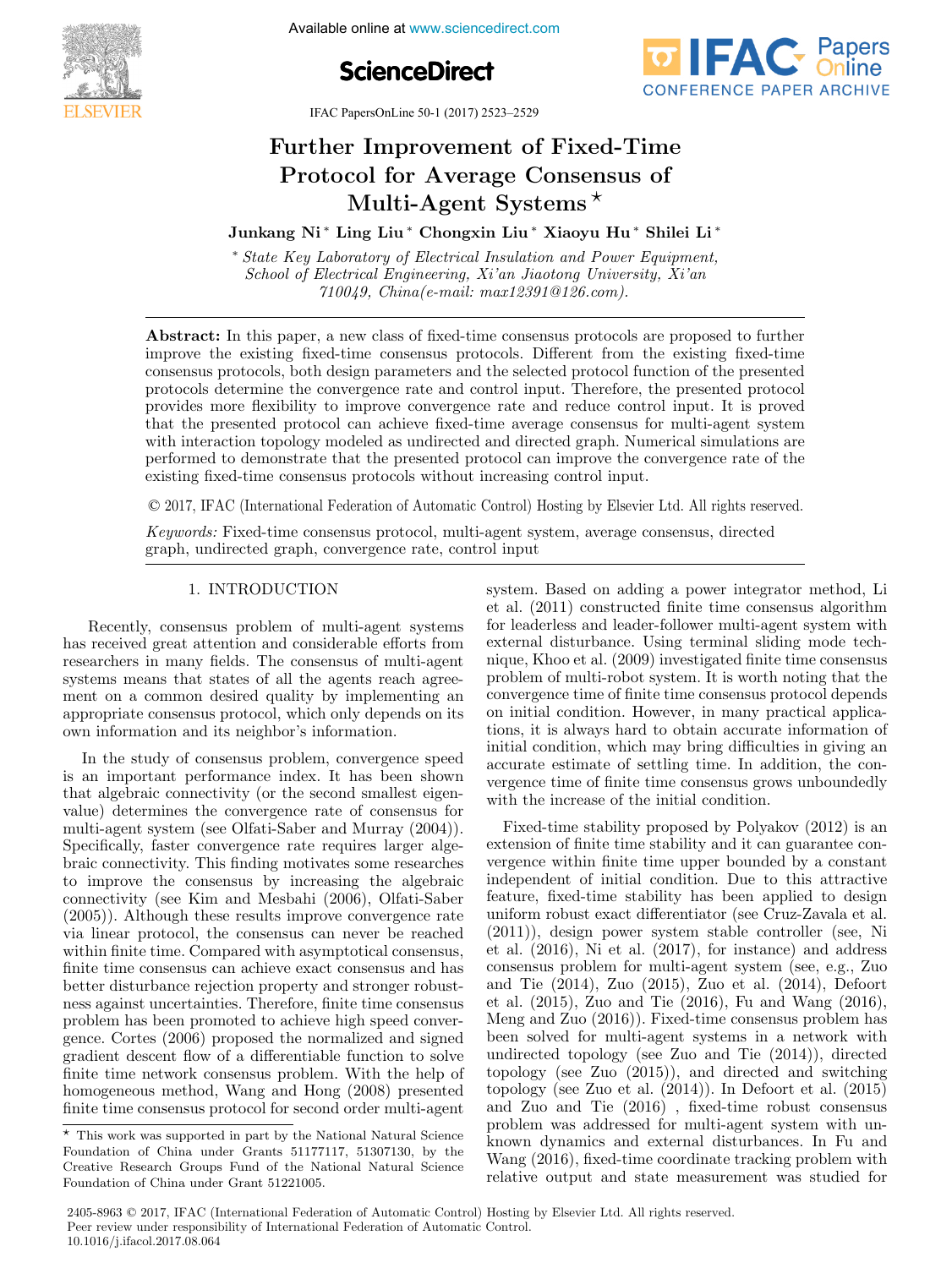multi-agent system with input uncertainties. In Meng and Zuo (2016), fixed-time consensus was extended to multiagent system with mixed cooperative and antagonistic interactions. Nevertheless, the amplitude of control input is required to be rather high to achieve fixed-time consensus for those agents whose initial states are far away from consensus states. This is a natural consequence of fixed-time property, as pointed out by Polyakov et al. (2015). However, the convergence rate and control input of the existing fixed-time consensus protocols are only determined by design parameters, which means that faster convergence can only be achieved at the cost of higher control input, which prohibits its further development. How to find a protocol to improve the convergence rate without increasing the control input remains unsolved for fixed-time consensus.

In this paper, we attempt to solve the problem and improve the existing fixed-time consensus protocols by presenting a new class of fixed-time consensus protocols. It is worth noting that besides design parameters, the selected protocol function can also influence the convergence time and the amplitude of control input, which provides more flexibility to improve convergence performance and reduce control input. It is proved that the presented protocol can achieve fixed-time average consensus for multi-agent system in a network with undirected and directed topology. The presented protocol can improve the convergence rate of the existing fixed-time consensus protocols without increasing the control input, which is verified through numerical simulations.

The rest of this paper is organized as follows. Section 2 formulates the problem and reviews preliminary knowledge necessary throughout the paper. Main results of this paper are presented in Section 3 and simulation results verifying the effectiveness of proposed controller are given in Section 4. Finally, the conclusion is drawn in Section 5.

### 2. PROBLEM FORMULATION AND PRELIMINARIES

#### *2.1 Graph Theory*

Let  $G(A) = \{V, \varepsilon, A\}$  be a graph with a node set  $V(G)$  $\{v_1, v_2, ..., v_N\}$ , an edge set  $\varepsilon(G) \subseteq V \times V$  and an adjacency  $\text{matrix } A = [a_{ij}] \in R^{N \times N}$ . For directed graph, an edge  $(v_i, v_j)$  denotes directed communication link from node  $v_i$ to node  $v_j$ , but not necessarily vice versa. In contrast, for undirected graph, $(v_i, v_j) \in \varepsilon$  implies  $(v_j, v_i) \in \varepsilon$ , i.e., the nodes  $v_i$  and  $v_j$  can send information to each other. If  $(v_i, v_j) \in \varepsilon$ , node  $v_i$  is called the neighbor node of node  $v_j$  or  $v_i$  and  $v_j$  are said to be adjacent. The index set  $N_j = \{i : (v_i, v_j) \in \varepsilon\}$  includes the nodes index of all neighbors of  $v_j$ . For undirected graph,  $A = [a_{ij}]$  is the adjacency matrix with nonnegative elements  $a_{ij} = a_{ji} \geq 0$ . Moreover,  $a_{ij} > 0$  if  $(v_i, v_j) \in \varepsilon$ ,  $a_{ij} = 0$  if  $(v_j, v_i) \notin \varepsilon$ , and  $a_{ii} = 0$  for  $i \in I_N = \{1, ..., N\}$ . For directed graph, the definition of the adjacency matrix  $A = [a_{ij}]$  is similar except  $a_{ij} = a_{ji}$ . A sequence of distinct vertices  $\{v_i, ..., v_j\}$ is called a path from node  $v_i$  to node  $v_j$  if the consecutive vertices of the sequence are adjacent. A directed graph is called strongly connected if and only if for any nodes  $v_i, v_j$ , there exists a directed path from *i* to *j* . An undirected

graph is called connected if there exists a path for any two nodes.

*Definition 1* :(Olfati-Saber and Murray (2004)) Consider a weighted directed graph  $G(A) = \{V, \varepsilon, A\}$ . Let  $\tilde{\varepsilon}$  be the set of reverse edges of *G*(*A*) obtained by reversing the order of nodes of all pairs in  $\varepsilon$ .  $G(\hat{A}) = \{V, \hat{\varepsilon}, \hat{A}\}\$ denotes the mirror of  $G(A)$  with the same node set as  $G(A)$ , the set of edges  $\hat{\varepsilon} = \varepsilon \cup \tilde{\varepsilon}$ , and the symmetric adjacency matrix  $\hat{A} = [\hat{a}_{ij}]$  with nonnegative elements  $\hat{a}_{ij} = \hat{a}_{ji} = (\omega_i a_{ij} + \hat{a}_{ji})$  $\omega_i a_{ii}$  $)/2 \geq 0$ .

#### *2.2 Fixed-time Stability*

Consider the following differential equation system:

$$
\dot{x}(t) = f(x(t)), \quad x(0) = x_0. \tag{1}
$$

where  $x \in R$  and  $f: R_+ \times R^n \to R^n$  is a nonlinear function. Suppose that the origin is an equilibrium point of (1).

*Definition 2* :(Defoort et al. (2015), Bhat and Bernstein (2000)) The origin of system (1) is a finite time stable equilibrium if the origin is Lyapunov stable and there exists a function  $T: R^n \to R^+$ , called the settling time function, such that for every  $x_0 \in R^n$ , the solution  $\tilde{x}(t, x_0)$ of system (1) is defined on  $[0, T(x_0))$ ,  $x(t, x_0) \in R^n$ , for all  $t \in [0, T(x_0)),$  and  $\lim_{t \to T(x_0)} x(t, x_0) = 0.$ 

*Definition 3* : (Polyakov (2012)) The origin of system (1) is said to be a fixed-time stable equilibrium point if it is globally finite-time stable with bounded convergence time  $T(x_0)$ , that is, there exists a bounded positive constant  $T_{\text{max}}$  such that  $T(x_0) < T_{\text{max}}$  satisfies.

*Lemma 1.* (Zuo and Tie (2014)) Consider the following differential equation:

$$
\dot{y} = -\alpha y^{2 - \frac{p}{q}} - \beta y^{\frac{p}{q}}, y(0) = y_0 \tag{2}
$$

where  $\alpha, \beta > 0$ , *p*,*q* are positive odd integers satisfying  $p < q$ . Then, the equilibrium point of system (2) is fixedtime stable and the settling time is upper bounded by:

$$
T \le \frac{q\pi}{2\sqrt{\alpha\beta}(q-p)}\tag{3}
$$

### *2.3 Problem Formulation*

Consider a group of *N* first order agents with the following dynamics:

$$
\dot{x}_i = u_i, \quad i \in I_N = \{1, ..., N\}
$$
 (4)

where  $x_i$  is the state of agent *i* and  $u_i$  is the protocol to be designed. With a given protocol  $u_i$ , the multi-agent system is said to achieve consensus if for any  $i, j \in I_N$ ,  $|x_i(t) - x_j(t)|$  → 0 as  $t \to \infty$ . The multi-agent system is said to achieve fixed time consensus if for any  $i, j \in$  $I_N$  and initial condition  $x_i(0)$ , there exists a constant  $T_{max}$  independent of initial condition  $x_i(0)$  such that the settling time  $T \leq T_{max}$  and  $\lim_{t \to T} |x_i(t) - x_j(t)| \to$ 0,  $x_i(t) = x_j(t)$ , for  $t \geq T$ . In addition, if the final agreement value satisfies  $\lim_{t \to T} x_i(t) = \frac{1}{N} \sum_{j=1}^{N} x_j(0)$ , then the multi-agent system achieves fixed-time average